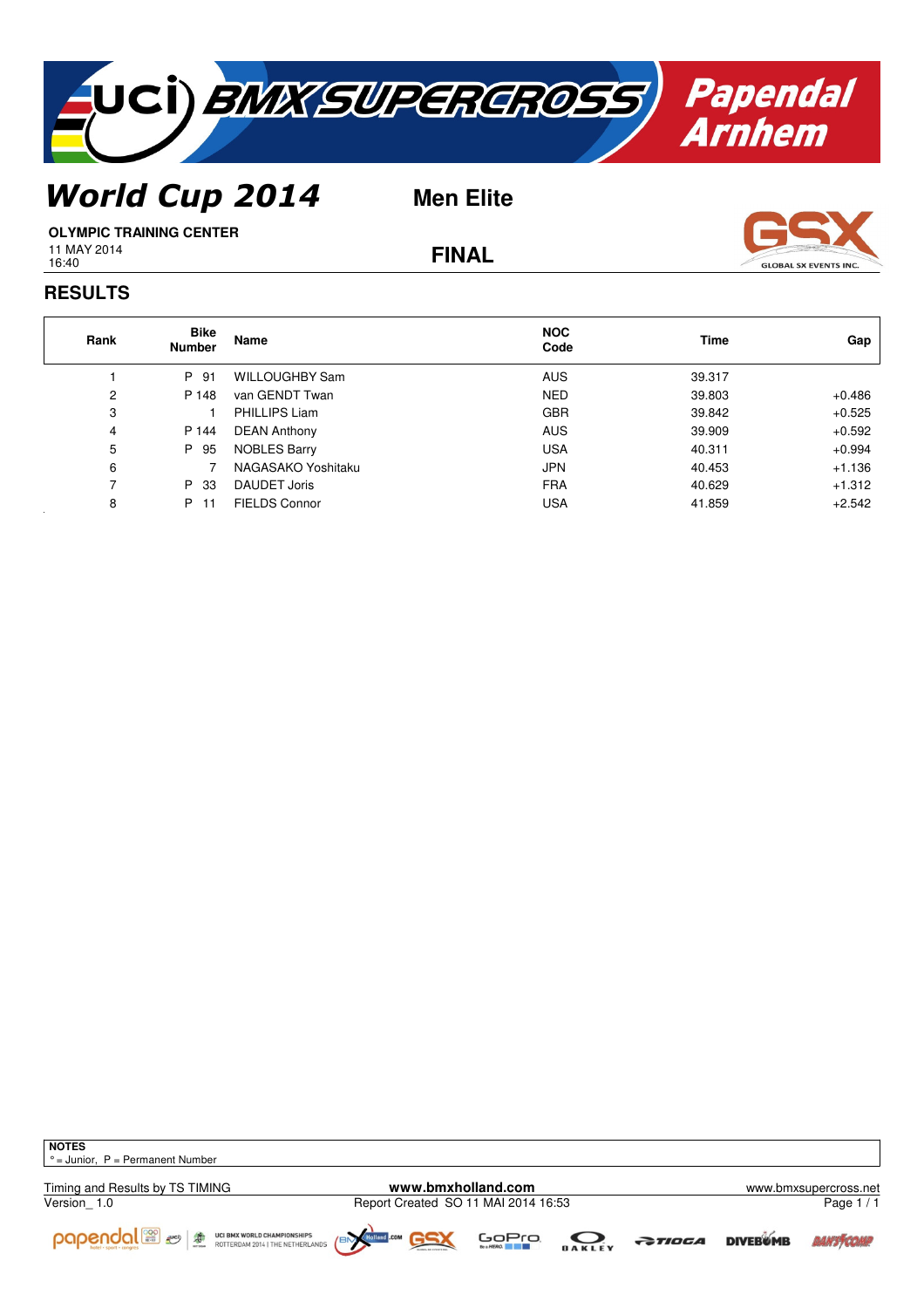## **UCI BMX SX WorldCup - Papendal (NED)**

## **Competition finished**

| <b>Final Classification - Elite Men</b> |                |                   |                                              |                          |                                  |                 |                |                                        |
|-----------------------------------------|----------------|-------------------|----------------------------------------------|--------------------------|----------------------------------|-----------------|----------------|----------------------------------------|
| Round                                   |                | Rank Bike No Name |                                              | <b>NOC</b>               |                                  |                 |                | Heat Position Points Result/Tiebreaker |
| Final                                   |                |                   |                                              |                          |                                  |                 |                |                                        |
|                                         | 1              | P 91              | <b>WILLOUGHBY Sam</b>                        | Australia                |                                  | $\mathbf{1}$    |                | 39.317                                 |
|                                         | 2              | P 148             | van GENDT Twan                               | Netherlands              |                                  | 2               |                | 39.803                                 |
|                                         | 3              | 1                 | PHILLIPS Liam                                | Great Britain            |                                  | 3               |                | 39.842                                 |
|                                         | 4              | P 144             | <b>DEAN Anthony</b>                          | Australia                |                                  | $\overline{4}$  |                | 39.909                                 |
|                                         | 5              | P 95              | <b>NOBLES Barry</b>                          | United States of America |                                  | 5               |                | 40.311                                 |
|                                         | 6              | $\overline{7}$    | <b>NAGASAKO Yoshitaku</b>                    | Japan                    |                                  | 6               |                | 40.453                                 |
|                                         | $\overline{7}$ | P 33              | <b>DAUDET Joris</b>                          | France                   |                                  | $\overline{7}$  |                | 40.629                                 |
|                                         | 8              | P 11              | <b>FIELDS Connor</b>                         | United States of America |                                  | 8               |                | 41.859                                 |
| <b>Semifinal</b>                        |                |                   |                                              |                          |                                  |                 |                |                                        |
|                                         | 9              | 943               | <b>CISAR Steven</b>                          | United States of America | $\mathbf{1}$                     | 5               | 5              | 40.740                                 |
|                                         | 10             | 159               | <b>KIMMANN Niek</b> <sup>o</sup>             | Netherlands              | $\overline{2}$                   | 5               | 5              | 40.767                                 |
|                                         | 11             | 4                 | <b>JASPERS Martijn</b>                       | Netherlands              | 1                                | 6               | 6              | 40.777                                 |
|                                         | 12             | P 279             | <b>JONES Trent</b>                           | New Zealand              | 2                                | 6               | 6              | 43.242                                 |
|                                         | 13             | P 37              | van GORKOM Jelle                             | Netherlands              | 1                                | 7               | 7              | 45.609                                 |
|                                         | 14             | P 278             | <b>RAMIREZ YEPEZ Carlos Alberto</b>          | Colombia                 | 2                                | $\overline{7}$  | $\overline{7}$ | 1:18.510                               |
|                                         | 15             | P 39              | <b>ANDRE Sylvain</b>                         | France                   | 1                                | 8               | 8              | 1:23.377                               |
|                                         | 16             | P 566             | <b>OQUENDO ZABALA Carlos Mario</b>           | Colombia                 | $\overline{2}$                   | 8               | 8              | <b>DNF</b>                             |
| 1/4 Finals                              |                |                   |                                              |                          |                                  |                 |                |                                        |
|                                         | 17             | P 121<br>P 69     | van der BIEZEN Raymon                        | Netherlands              | $\overline{4}$<br>$\overline{2}$ | 5<br>5          | 5              | 40.331                                 |
|                                         | 18             |                   | <b>GODET Damien</b>                          | France                   |                                  |                 | 5              | 40.339                                 |
|                                         | 19             | P 187             | <b>GARCIA Jared</b>                          | United States of America | 3                                | 5               | 5              | 41.177                                 |
|                                         | 20             | P 921             | <b>HARMSEN Joris</b>                         | Netherlands              | 1                                | 5               | 5              | 42.939                                 |
|                                         | 21             | 106               | <b>SAKAKIBARA Kai°</b>                       | Australia                | 4                                | 6               | 6              | 40.670                                 |
|                                         | 22             | 6                 | <b>CALLAN Joshua</b>                         | Australia                | 3                                | 6               | 6              | 41.973                                 |
|                                         | 23             | P 36              | le NAGARD Axel                               | France                   | 1                                | 6               | 6              | 43.590                                 |
|                                         | 24             | P 24              | <b>SHARRAH Corben</b>                        | United States of America | 2                                | 6               | 6              | 44.894                                 |
|                                         | 25             | P 747             | <b>TURNER Bodi</b>                           | Australia                | $\overline{4}$                   | 7               | 7              | 40.687                                 |
|                                         | 26             | P 717             | <b>JIMENEZ CAICEDO Andres Eduardo</b>        | Colombia                 | 3                                | $\overline{7}$  | $\overline{7}$ | 41.984                                 |
|                                         | 27             | 158               | <b>BENSINK Niels<sup>®</sup></b>             | Netherlands              | 1                                | $\overline{7}$  | $\overline{7}$ | 43.641                                 |
|                                         | 28             | P 194             | <b>VILLEGAS Federico</b>                     | Argentina                | 2                                | $\overline{7}$  | $\overline{7}$ | 1:28.706                               |
|                                         | 29             | P 38              | <b>MATSUSHITA Tatsumi</b>                    | Japan                    | 4                                | 8               | 8              | 41.830                                 |
|                                         | 30             | P 666             | van der PUTTEN Ivo                           | Netherlands              | 3                                | 8               | 8              | 44.503                                 |
|                                         | 31             | P 169             | <b>GODET Julien</b>                          | France                   | $\overline{2}$                   | 8               | 8              | 1:39.319                               |
|                                         | 32             | P 500             | <b>REZENDE Renato</b>                        | Brazil                   | 1                                | 8               | 8              | 1:40.762                               |
| 1/8-Finals (Motos)                      |                |                   |                                              |                          |                                  |                 |                |                                        |
|                                         | 33<br>34       | P 84<br>P 78      | <b>VEIDE Rihards</b><br><b>LINK Mark</b>     | Latvia                   | 6<br>7                           | 5<br>5          | 13<br>13       | 39.727                                 |
|                                         |                |                   |                                              | Netherlands              |                                  |                 | 13             | 41.444                                 |
|                                         | 35             | P 259             | van den BERG Roy                             | Netherlands              | 3                                | 5               |                | 1:41.112                               |
|                                         | 36             | 162               | <b>PETERS Jasper</b>                         | Netherlands              | 5                                | 5               | 14             |                                        |
|                                         | 37             | P 29              | <b>RENCUREL Jeremy</b>                       | France                   | 1                                | 5               | 15             | 41.406                                 |
|                                         | 38<br>39       | P 211<br>P 551    | <b>EVANS Kyle</b>                            | Great Britain            | 8<br>$\overline{2}$              | 5<br>5          | 15<br>15       | 41.623                                 |
|                                         | 40             | P 66              | <b>FRIESWYK Corey</b><br><b>PALMER James</b> | Australia<br>Canada      | 4                                | 5               |                | 41.868<br>43.365                       |
|                                         |                | P 689             |                                              |                          |                                  |                 | 15             |                                        |
|                                         | 41<br>42       | P 661             | <b>BAIER Maik</b><br><b>JUSTER Matthew</b>   | Germany<br>Australia     | 8<br>7                           | 6<br>6          | 16<br>16       | 40.528<br>1:10.669                     |
|                                         | 43             | P 191             | <b>ANDRESEN Klaus Bogh</b>                   | Denmark                  | $\overline{4}$                   | 6               | 17             | 41.342                                 |
|                                         | 44             | P 80              | <b>HERMAN David</b>                          | United States of America | 1                                | 6               | 17             | 40.920                                 |
|                                         | 45             | 167               | van den HUDDING Bram°                        | Netherlands              | $\overline{2}$                   | 6               | 18             | 44.835                                 |
|                                         | 46             | P 777             | <b>WILLERS Marc</b>                          | New Zealand              | 3                                | 6               | 18             | 49.833                                 |
|                                         | 47             | 160               | <b>MANDEMAKERS Tom<sup>®</sup></b>           | Netherlands              | 6                                | 6               | 19             | 41.959                                 |
|                                         | 48             | P 120             | <b>PELLUARD Vincent</b>                      | France                   | 5                                | 6               | 19             | 42.471                                 |
|                                         | 49             | P 321             | RICCARDI Remi                                | France                   | 4                                | 7               | 17             |                                        |
|                                         | 50             | P 150             | <b>HELLEVIK Martin</b>                       | Norway                   | 1                                | $7\overline{ }$ | 18             |                                        |
|                                         | 51             | 135               | <b>MAHIEU Romain</b>                         | France                   | $\overline{7}$                   | $\overline{7}$  | 19             | 41.751                                 |
|                                         | 52             | P 373             | <b>BLANC Renaud</b>                          | Switzerland              | 6                                | $\overline{7}$  | 19             | 1:02.017                               |
|                                         | 53             | 136               | <b>TEULLET Denis</b>                         | France                   | 8                                | $\overline{7}$  | 20             |                                        |
|                                         | 54             | P 436             | <b>MIR Amidou</b>                            | France                   | 3                                | $\overline{7}$  | 21             | 45.098                                 |
|                                         | 55             | P 595             | <b>MOLINA Gonzalo</b>                        | Argentina                | 5                                | $\overline{7}$  | 21             | 54.276                                 |
|                                         | 56             | P 974             | <b>MAYET Romain</b>                          | France                   | $\overline{2}$                   | $\overline{7}$  | 22             |                                        |
|                                         | 57             | P 421             | <b>RICCARDI Romain</b>                       | Italy                    | 8                                | 8               | 20             |                                        |
|                                         | 58             | P 125             | <b>DEMONT Jonathan</b>                       | Switzerland              | 3                                | 8               | 21             |                                        |
|                                         | 59             | P 697             | <b>BUJAKI Bence</b>                          | Hungary                  | 5                                | 8               | 22             | 42.200                                 |
|                                         | 60             | P 117             | <b>FANTONI Giacomo</b>                       | Italy                    | 6                                | 8               | 22             | 56.903                                 |
|                                         | 61             | P 43              | <b>LAPRAZ Yvan</b>                           | Switzerland              | 7                                | 8               | 25             |                                        |
|                                         | 62             | 5                 | <b>NYHAUG Tory</b>                           | Canada                   | $\overline{2}$                   | 8               | 30             |                                        |
|                                         | 63             | P 115             | <b>GOUX Lilian</b>                           | France                   | 4                                | 8               | 30             | <b>DNS</b>                             |
|                                         |                |                   |                                              |                          |                                  |                 |                |                                        |